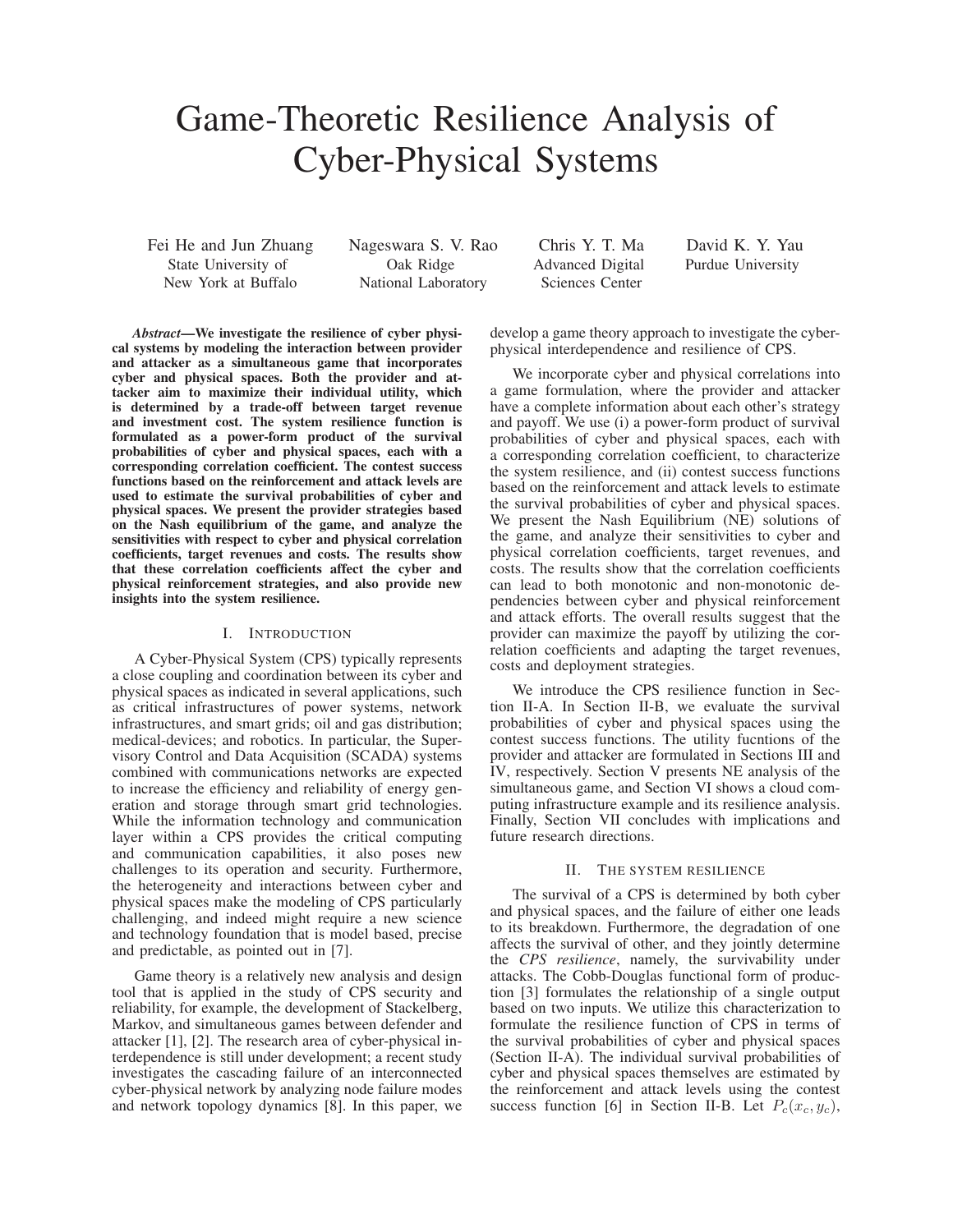TABLE I. NOTATION THAT IS USED IN THIS PAPER

| <b>Notation</b>              | Explanation                                                        |  |  |  |  |
|------------------------------|--------------------------------------------------------------------|--|--|--|--|
| Parameters:                  |                                                                    |  |  |  |  |
| $i = c, p$                   | Cyber and physical space                                           |  |  |  |  |
| $\xi_c, \xi_p > 0$           | The inherent defense in cyber,<br>and physical space, respectively |  |  |  |  |
| $P_c(x_c, x_p, y_c, y_p)$    | Cyber survival probability                                         |  |  |  |  |
| $P_p(x_c, x_p, y_c, y_p)$    | Physical survival probability                                      |  |  |  |  |
| $F_{cp}(x_c, x_p, y_c, y_p)$ | Cyber-physical<br>system<br>resilience                             |  |  |  |  |
| $g_D \geq 0$                 | Provider's target revenue                                          |  |  |  |  |
| $g_A \geq 0$                 | Attacker's target revenue                                          |  |  |  |  |
| $c_{Dc} \geq 0$              | Unit cost of cyber defense                                         |  |  |  |  |
| $c_{Dp} \geq 0$              | Unit cost of physical defense                                      |  |  |  |  |
| $c_{Ac} \geq 0$              | Unit cost of cyber attack                                          |  |  |  |  |
| $c_{Ap} \geq 0$              | Unit cost of physical attack                                       |  |  |  |  |
| $a_c > 0$                    | Cyber-correlation coefficient                                      |  |  |  |  |
| $a_p > 0$                    | Physical-correlation coefficient                                   |  |  |  |  |
| Decision variables:          |                                                                    |  |  |  |  |
| $x_i$                        | Provider's reinforcement<br>in                                     |  |  |  |  |
|                              | space $i$                                                          |  |  |  |  |
| $y_i$                        | Attacker's attack in space i                                       |  |  |  |  |
| Utilities:                   |                                                                    |  |  |  |  |
| $U_D(x_c, x_p, y_c, y_p)$    | Defender's utility                                                 |  |  |  |  |
| $U_A(x_c, x_p, y_c, y_p)$    | Attacker's utility                                                 |  |  |  |  |

 $P_p(x_p, y_p)$  denote the survival probabilities of cyber and physical spaces, respectively, where  $x_c$  and  $x_p$  are the reinforcement levels of cyber and physical spaces, respectively, by the provider; and  $y_c$  and  $y_p$  are the attack levels of cyber and physical spaces, respectively. Table I shows the notations used in this paper.

#### *A. CPS Resilience Function*

We consider the *CPS resilience function* given by

$$
F_{cp} = P_c(x_c, y_c)^{a_c} P_p(x_p, y_p)^{a_p}
$$
 (1)

where  $a_c, a_p \geq 0$  are cyber and physical *correlation coefficients*, respectively. This CPS resilience function is a measure of its survivability in that it increases with both  $P_c(.)$  and  $P_p(.)$ , and is closely related to CPS survival probability; indeed, under statistical independence the survival probability equals to  $F_{cp} = P_c(x_c, y_c) P_p(x_p, y_p)$ , where both correlation coefficients are 1. Deviations of cyber and physical correlation coefficients from 1 represent different levels and types of cyber-physical correlations, as discussed in the following. We assume  $F_{cp}(x_c, x_p, y_c, y_p)$  is continu-<br>ously differentiable and  $P_c, P_s > 0$ . The effect of cyber ously differentiable and  $P_p$ ,  $P_c > 0$ . The effect of cyber correlation coefficient shows that  $\frac{\partial F_{cp}}{\partial a_c} = F_{cp} \ln P_c < 0$ ,  $\frac{\partial^2 F_{cp}}{\partial a_c^2} = \frac{\partial^2 F_{cp}}{\partial a_c^2}$  $\frac{\partial^2 F_{cp}}{\partial q}$  $\frac{\partial^2 F_{cp}}{\partial a_c^2} = P_c^{a_c} P_p^{a_p} (\ln P_c)^2 > 0$ ; and similarly, the effect of physical correlation coefficient shows that  $\frac{\partial F_{cp}}{\partial a_p} = F_{cp} \ln P_p < 0$ ,  $\frac{\partial^2 F_{cp}}{\partial a_p^2} = P_c^{a_c} P_p^{a_p} (\ln P_p)^2 > 0$ .<br>Thus, CPS resilience function is convex and decreasing in cyber and physical correlation coefficients. We now



Fig. 1. Isoquants of  $F_{cp} = P_c{}^{a}C P_p{}^{a}P$ , given (a)  $P_c = 0.5$ ,  $P_p = 0.5$ ; (b)  $a_2 = 0.1$ ,  $a_3 = 0.1$ ; (c)  $a_4 = 0.2$ ,  $a_5 = 8$ ; (d)  $a_5 = 8$ ,  $a_6 = 8$ 0.5; (b)  $a_c = 0.1$ ,  $a_p = 0.1$ ; (c)  $a_c = 0.2$ ,  $a_p = 8$ ; (d)  $a_c = 8$ ,  $a_p = 8$ 

consider the marginal survivability of cyber space, that is  $\frac{\partial F_{cp}}{\partial P_c} = a_c P_p^{a_p} P_c^{a_c - 1} \ge 0$ , and  $\frac{\partial^2 F_{cp}}{\partial P_c^2} =$ 

$$
a_c(a_c - 1)P_p^{a_p}P_c^{a_c - 2} \begin{cases} < 0 & \text{if } 0 \le a_c < 1 \\ = 0 & \text{if } a_c = 1 \\ > 0 & \text{if } a_c > 1 \end{cases}
$$
 (2)

Thus, CPS resilience function increases in  $P_c$  and  $P_p$ , and the rate of increase can be positive, zero or negative, depending on the value of  $a_c$  and  $a_p$ . Figures 1(a); (b), (c), and (d) show the isoquants when  $\{a_c, a_p\}$ , and {Pc, Pp} vary, respectively. There is a *complementary effect* between the cyber and physical spaces when  $a_c$ and <sup>a</sup>p are relatively small, and a *substitution effect* when  $a_c$  and  $a_p$  are large. When  $a_c$  is relatively low and  $a_p$  is relatively large, (for example,  $a_c = 0.2$ and  $a_p = 8$  in Figure 1 (c)), an increase in cyber survival probability,  $P_c$ , can effectively increase CPS<br>survivability when  $P_c$  is small. When the cyber and survivability when  $P_c$  is small. When the cyber and physical survival probabilities are equivalently large. physical survival probabilities are equivalently large, although the cyber space is less correlated, increasing  $P_p$  leads to a higher  $\hat{F}_{cp}$ . In general, investing in the less correlated space creates a higher  $F_{cp}$  when the survival probability of that space is relatively low. However, investing in the more correlated space generates a higher  $F_{cp}$  when the survival probabilities of both spaces are relatively high. It implies that, in order to improve the resilience of CPS, we need focus on the individual survival probabilities first, and then on their correlation coefficients. When  $a_c$  and  $a_p$  are too large, cyber and physical spaces can completely substitute each other (Figure 1 (d)), and the system is almost down since  $\lim_{a_c, a_p} F_{cp} = 0$ . Thus, CPS performs poorly when cyber and physical spaces are highly correlated even if their individual survival probabilities are high.

#### *B. Contest Success Function*

The contest success function [5], [6] evaluates the winning probability of each agent (such as provider and attacker) based on the efforts devoted to a contest or conflict. Different forms of contest functions have been applied to applications, such as the ratio and difference forms. We assume that a CPS has inherent cyber and physical-defense levels, denoted by  $\xi_c$  and  $\xi_p$ , respectively, that counter attacks, and  $x_c$  and  $x_p$ provide additional reinforcements against the attacks. Then, the survival probability of cyber (physical) space is determined by the percentage of defense effort versus the efforts from both sides in a ratio, or difference form, as shown in Equations (3), and (4), respectively. More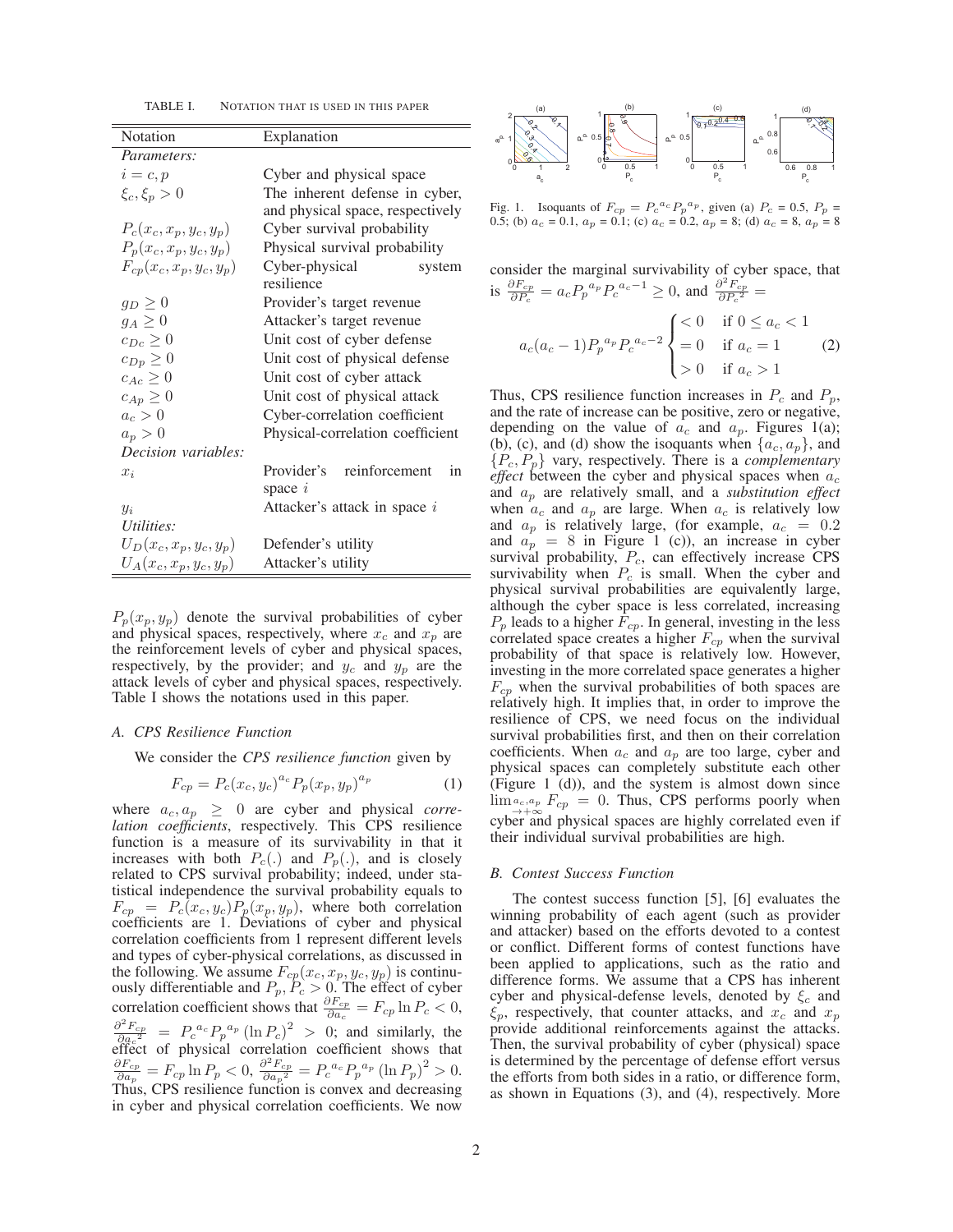details about contest success functions are found in [4], [5].

$$
P_c(x_c, y_c) = \frac{\xi_c + x_c}{\xi_c + x_c + y_c},
$$
  
\n
$$
P_p(x_p, y_p) = \frac{\xi_p + x_p}{\xi_n + x_n + y_p}
$$
 (3)

$$
P_c(x_c, y_c) = \frac{e^{\xi_c} + e^{x_c}}{e^{\xi_c} + e^{x_c} + e^{y_c}},
$$

$$
P_p(x_p, y_p) = \frac{e^{\xi_p} + e^{x_p}}{e^{\xi_p} + e^{x_p} + e^{y_p}}
$$
(4)  
We use Equation (3) for the model set-up and analysis

in Sections III, IV, and V; and Equation (4) for the example illustration in Section VI.

## III. PROVIDER UTILITY FUNCTION

We introduce the utility function of the provider first, then develop and analyze the best response from a game-theoretic perspective.

# *A. The Model*

The utility function of the provider is determined by the target revenue and the defense cost [2]. The provider's actual revenue is discounted by the CPS resilience function  $F_{cp}$ , which is determined by the defense and attack efforts. So we have the provider's utility  $U_D(x_c, x_p, y_c, y_p)$  as follows.

$$
U_D = F_{cp}(x_c, x_p, y_c, y_p)g_D - c_{Dc}x_c - c_{Dp}x_p \tag{5}
$$

where  $g_D$  is the provider's target revenue.  $c_{Dc}$ , and  $c_{Dp}$ are the unit defense cost in cyber and physical space, respectively.

# *B. Provider's Best Response*

The provider's best response is the defense effort in cyber and physical spaces that she would exert in order to maximize her utility, given certain attack efforts.

**Definition 1.** We call the strategy  $\{\hat{x}_c, \hat{x}_p\}(y_c, y_p)$  the *best response of defender to attacker's attack strategy*  $(y_c, y_p)$  *if* 

$$
\begin{aligned}\n\{\hat{x}_c, \hat{x}_p\}(y_c, y_p) &= \arg \max_{x_c \ge 0, x_p \ge 0} U_D(x_c, x_p, y_c, y_p), \\
\forall x_c, x_p \in \mathbb{R}\n\end{aligned}
$$
\n(6)

In the following, we analyze the provider's best response when the reinforcement and attack efforts  $(x_c, x_p, y_c, y_p)$  are continuous and discrete variables, respectively.

*1) General Case:* When  $(x_c, x_p, y_c, y_p)$  are all continuous variables we have the analytical form of best response as follows.  $\frac{\partial U_D}{\partial x_c} = \frac{\partial F_{cp}}{\partial x_c} g_D - c_{Dc} = 0$ , and  $\frac{\partial U_D}{\partial x_p} = \frac{\partial F_{cp}}{\partial x_p} g_D - c_{Dp} = 0$ . Considering the functional form as showed in Equation (3), we have the CPS resilience  $F_{cp} = \frac{c_{Dc}}{a_c g_D}$  $\left(\frac{(\tilde{x}_c+\xi_c)^2}{u}\right)$  $y_c$  +  $\sim c$  +  $\sim c$  $\setminus$ 

 $rac{c_{Dp}}{a}$  $a_p g_D$  $\left(\frac{(\hat{x}_p+\xi_p)^2}{u}\right)$  $y_p$   $\rightarrow$   $p + sp$  . The defender's best response implies that a higher system resilience needs a higher unit defense cost, a lower cyber and physical correlation coefficients, a lower target revenue, higher inherent cyber and physical levels, higher cyber and physical reinforcement efforts, and a lower attack effort. We also have  $\frac{(\hat{x}_c+\xi_c)(\hat{x}_c+\xi_c+y_c)}{(\hat{x}_p+\xi_p)(\hat{x}_p+\xi_p+y_p)} = \frac{a_c c_{Dp} y_c}{a_p c_{Dc} y_p}$ . It indicates that the best response of cyber defense increases in the unit physical defense cost, the inherent physical defense level, the cyber correlation coefficient, the cyber attack level; and decreases in the unit cyber defense cost, the inherent cyber defense level, the physical correlation coefficient, and the physical attack.

*2) Discrete Case:* Considering the defense and attack efforts as the number of units being reinforced and attacked, we have  $x_c, y_c = 0, 1, 2, \dots, n_c; x_p, y_p =$  $0, 1, 2, \cdots, n_p$ . Figures 2 and 3 show the provider's best response contours  $\hat{x}_c(y_c, y_p)$  and  $\hat{x}_p(y_c, y_p)$  vary w.r.t. the correlation coefficients  $a_c$  and  $a_p$ , respectively. We



Fig. 2. The provider's best response in cyber space with baseline values:  $a_c = 1, a_p = 1, c_{DA} = 0.05, c_{DP} = 0.05, g_D = 5, \xi_c =$  $0.5, \xi_p = 0.5$ 



Fig. 3. The provider's best response in physical space with baseline values:  $a_c = 1, a_p = 1, c_{DA} = 0.05, c_{DP} = 0.05, g_D = 5, \xi_c =$  $0.5, \xi_p = 0.5$ 

now observe some phenomena that are not obvious in the general case above. The provider's best response effort shrinks to a smaller area with higher gradient when  $a_c$  and  $a_p$  increases (Figures 2(g) and 3(g)); expands with lower gradient when  $a_c$  and  $a_p$  decreases (Figures 2(h) and 3(h)).  $\hat{x}_c$  decreases when  $a_c$  decreases (Figure 2(c)), increases when  $a_c$  increases (Figure 2(d)), which has the same trend as the general case discussed in Section III-B1. When  $a_c$  increases  $\hat{x}_c$  shrinks to a smaller range w.r.t. the cyber attack effort  $y_p$  with higher gradient (Figure 2(e)). When  $a_p$  increases  $\hat{x}_c$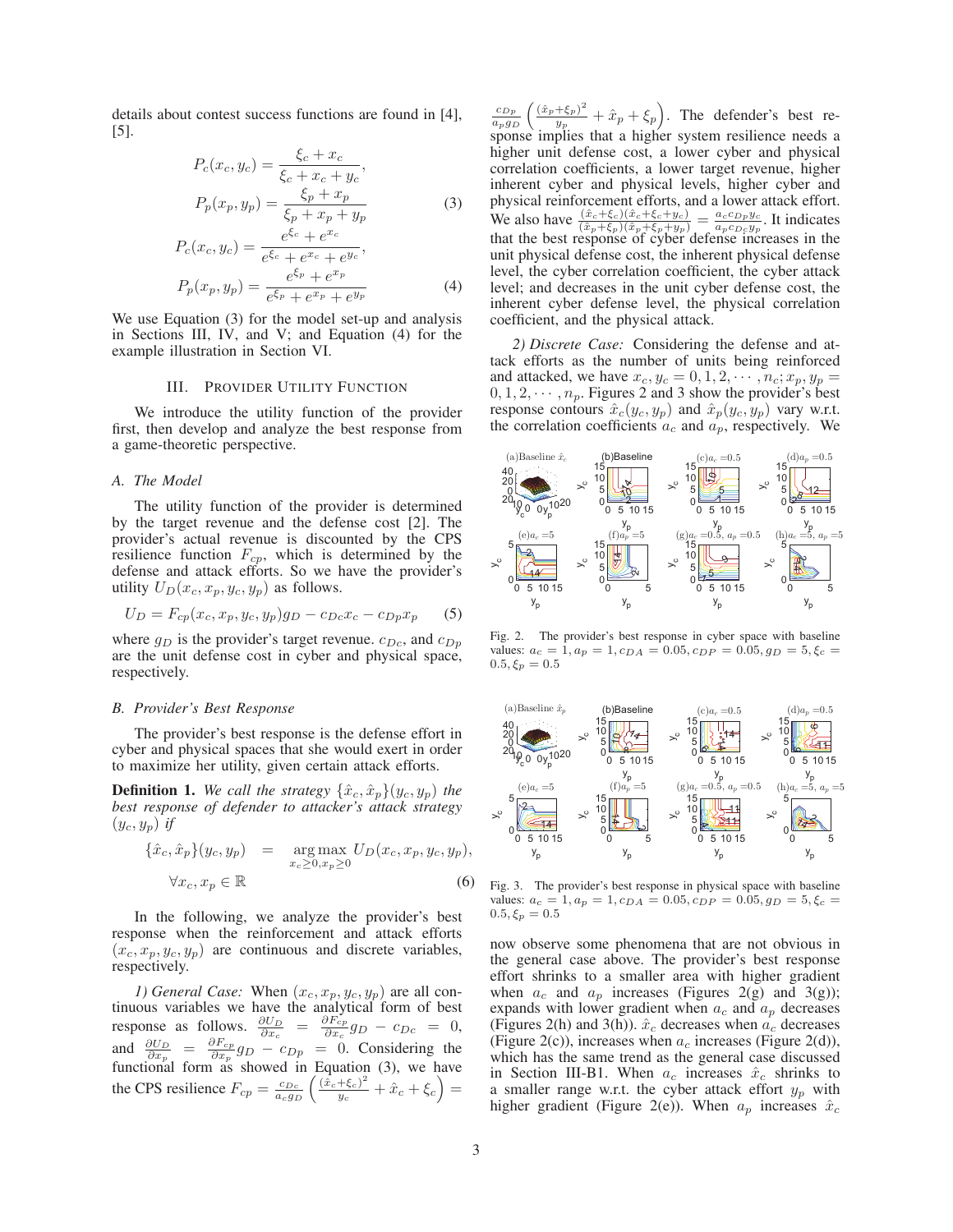shrinks to a smaller range w.r.t. the physical attack effort  $y_p$  with higher gradient (Figure 2(f)). So, when the cyber correlation coefficient  $a_c$  increases, the best cyber-defense effort increases w.r.t. lower cyber attack, but decreases w.r.t. higher cyber attack. In other words, when the cyber-space is more correlated to the CPS, the defender would exert more cyber-defense effort when the cyber-attack level is relatively low, but would decrease the effort when cyber-attack effort is relatively high.

### IV. ATTACKER UTILITY FUNCTION

The utility function of the attacker is determined by his target revenue, the probability of CPS breakdown, and the attack costs in cyber and physical spaces.

#### *A. The Model*

Similar to the utility function of the provider, we have the utility function of the attacker as below.

$$
U_A = (1 - F_{cp}(x_c, x_p, y_c, y_p))g_A - c_{Ac}y_c - c_{Ap}y_p \quad (7)
$$

where  $g_A$  is the the attacker's target revenue.  $c_{Ac}$ , and  $c_{Ap}$  are the unit attack costs in cyber and physical spaces, respectively.

#### *B. Attacker's Best Response*

First, we present the concept of attacker's best response, then show the best responses when decision variables are continuous and discrete, respectively.

**Definition 2.** We call the strategy  $\{\hat{y}_c, \hat{y}_p\}$  the best *response of attacker to defender's defense strategy*  $(x_c, x_p)$  *if* 

$$
\begin{aligned}\n\{\hat{y}_c, \hat{y}_p\}(x_c, x_p) &= \arg \max_{y_c \ge 0, y_p \ge 0} U_A(x_c, x_p, y_c, y_p), \\
\forall y_c, y_p \in \mathbb{R}\n\end{aligned}
$$
\n
$$
(8)
$$

*1) General Case:* Based on the attackers utility function, the attackers best response satisfies:  $\frac{\partial U_A}{\partial y_c}$  =  $\frac{\partial F_{cp}}{\partial y_c} g_A - c_{Ac} = 0$ , and  $\frac{\partial U_A}{\partial y_p} = -\frac{\partial F_{cp}}{\partial y_p} g_A - c_{Ac} = 0$ . Using the functional form as showed in  $c_{Ap} = 0$ . Using the functional form as showed in Equation (3), we have  $F_{cm} = \frac{c_{Ac}}{c}$  ( $\hat{u}_c + x_c + \xi_c$ ) = Equation (3), we have  $F_{cp} = \frac{c_{Ac}}{a_{cg}} (\hat{y}_c + x_c + \xi_c) = \frac{c_{Ap}}{a_{pg}} (\hat{y}_p + x_p + \xi_p)$ . We also have another form about the attacker's best response.  $\frac{\hat{y}_c + x_c + \xi_c}{\hat{y}_p + x_p + \xi_p} = \frac{a_c c_{Ap}}{a_p c_{Ac}}$ . It implies that the attacker's best response in cyber space increases in the unit cost of physical-space attack, the cyber correlation coefficient, and the physical-space defense effort; decreases in the unit cost of cyber-space attack, the physical-space correlation coefficient, and the cyber-space defense effort.

*2) Discrete Case:* Considering the attack and defense efforts as integers, i.e.,  $x_c, y_c$  $0, 1, 2, \dots, n_c; x_p, y_p = 0, 1, 2, \dots, n_p$ , Figures 4 and 5 show the provider's best response contours  $\hat{x}_c$ and  $\hat{x}_p$  change w.r.t. the cyber- and physical correlation coefficients  $a_c$  and  $a_p$ , respectively. We notice that  $\hat{y}_c$  decreases when  $a_c$ , or  $a_p$  decreases, and increases when  $a_c$ , or  $a_p$  increases. In other words, the best response of cyber-attack increases when the cyber and physical spaces are more correlated.



Fig. 4. The attacker's best response in cyber space with baseline values:  $c_{Ac} = 0.1, c_{Ap} = 0.1, a_c = 1, a_p = 1, g_A = 2, \xi_c =$  $0.5, \xi_p = 0.5$ 



Fig. 5. The attacker's best response in physical space with baseline values:  $c_{Ac} = 0.1, c_{Ap} = 0.1, a_c = 1, a_p = 1, g_A = 2, \xi_c =$  $0.5, \xi_p = 0.5$ 

# V. NE OF SIMULTANEOUS GAME

In this section, we consider a simultaneous game in which the provider and the attacker move at the same time. The provider and the attacker decide on defense and attack efforts in cyber and physical spaces, respectively. Notice that  $\frac{\partial^2 U_D}{\partial x_c^2} < 0$ , and  $\frac{\partial^2 U_D}{\partial x_p^2} < 0$ , when  $a_c < 1 + \frac{2(x_c+\xi_c)}{y_c}$ , and  $a_p < 1 + \frac{2(x_p+\xi_p)}{y_p}$ ,  $\frac{\partial^2 U_A}{\partial y_c^2}$  < 0, and  $\frac{\partial^2 U_A}{\partial y_p^2}$  < 0, which ensure the existence of optimal solution to Equations (6) and (8).

Definition 3. *We call a collection of strategy* (x∗ c , x<sup>∗</sup> p, y<sup>∗</sup> c , y<sup>∗</sup> p) *a pure Nash equilibrium, or "equilib-rium", if and only if both Equations (9) and (10) are satisfied:*

$$
U_D(x_c^*, x_p^*, y_c^*, y_p^*) \ge U_D(x_c, x_p, y_c^*, y_p^*), \quad \forall x_c, y_c \quad (9)
$$
  

$$
U_A(x_c^*, x_p^*, y_c^*, y_p^*) \ge U_A(x_c^*, x_p^*, y_c, y_p), \quad \forall y_c, y_c \quad (10)
$$

#### *A. General Case*

Based on the provider's and attacker's best responses (Equations (6) and (8)), we have  $\{x_c^*, x_p^*, y_c^*, z_p^*\}$  as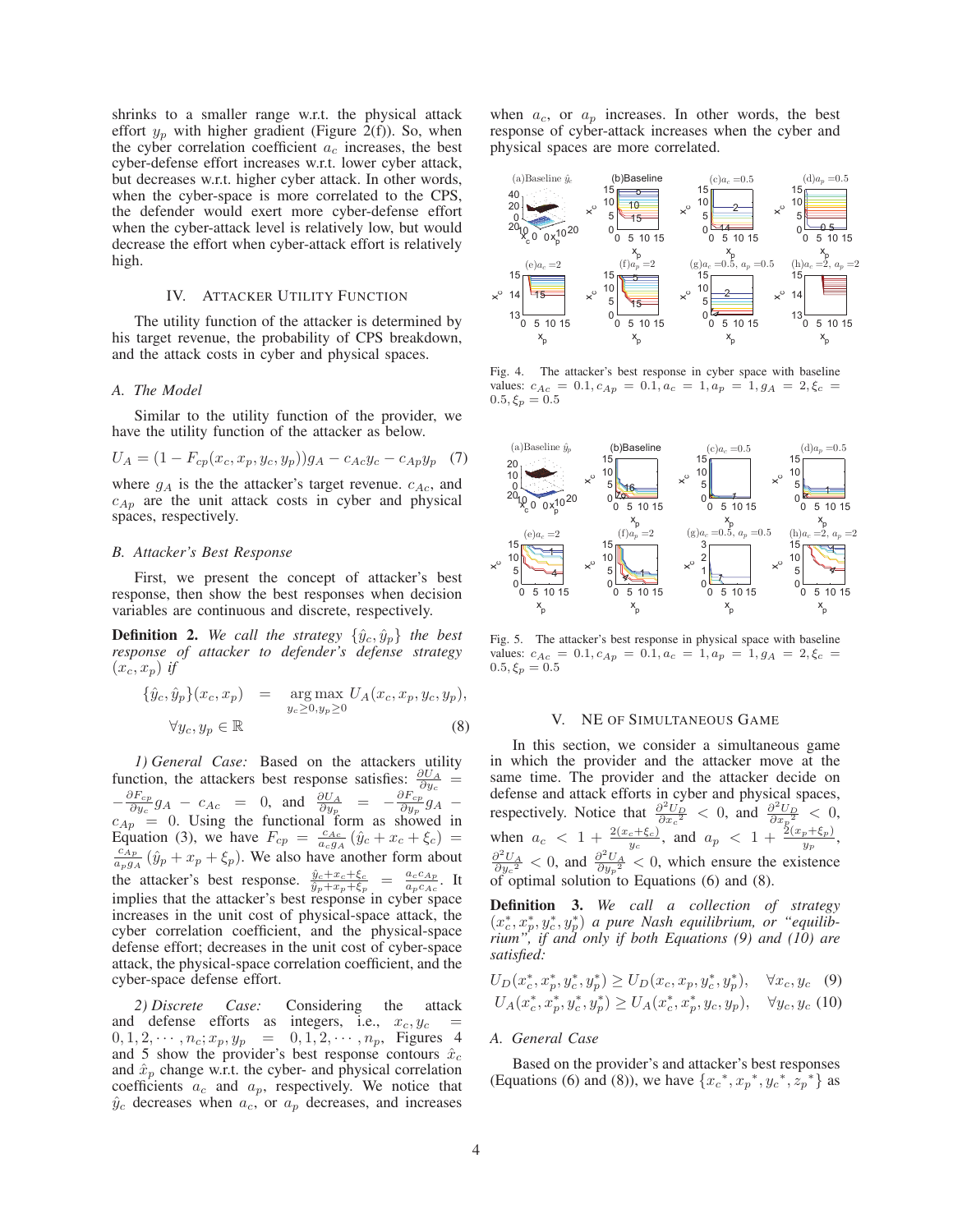follows.

$$
x_c^* = \frac{F_{cp}a_cg_Ag_D - \xi_c c_{Dc}g_A - \xi_c c_{Ac}g_D}{g_Dc_{Ac} + g_A c_{Dc}}
$$
(11)

$$
x_p^* = \frac{F_{cp}a_p g_A g_D - \xi_p c_{Dp} g_A - \xi_p c_{Ap} g_D}{g_D c_{Ap} + g_A c_{Dp}} (12)
$$

$$
y_c^* = \frac{c_{Dc} F_{cp} a_c g_A^2}{c_{Ac} (g_{D} c_{Ac} + g_A c_{Dc})}
$$
(13)

$$
y_p^* = \frac{c_{Dp} F_{cp} a_p g_A^2}{c_{Ap} (g_D c_{Ap} + g_A c_{Dp})}
$$
(14)

where  $F_{cp} = \left(\frac{g_D c_{Ac}}{g_D c_{Ac} + g_A c_{Dc}}\right)^{a_c} \left(\frac{g_D c_{Ap}}{g_D c_{Ap} + g_A c_{Dc}}\right)$  $\left(\frac{g_Dc_{Ap}}{g_Dc_{Ap}+g_Ac_{Dp}}\right)$ 

Based on the above analytical solution, the CPS resilience  $F_{cp}$  increases in the provider's target revenue  $g_D$ , the unit attack costs in cyber space  $c_{Ac}$ , and physical spaces  $c_{Ap}$ ; decreases in the cyber correlation coefficient  $a_c$ , and physical correlation coefficient  $a_p$ , the attacker's target revenue  $g_A$ , the unit defense cost in cyber space  $c_{Dc}$ , and physical space  $c_{Dp}$ . Regarding the cyber reinforcement,  $x_c^*$  increases in  $c_{Ap}$  and  $g_D$ ; and decreases in  $c_{Da}$ ,  $c_{Da}$  and  $\epsilon_a$ . The relations between  $x_c^*$ decreases in  $c_{Dc}$ ,  $c_{Dp}$  and  $\xi_c$ . The relations between  $x_c^*$ <br>and other parameters, such as  $a_c$ ,  $a_m$ ,  $c_{Ac}$ ,  $a_A$ ,  $\xi_p$ , are not and other parameters, such as  $a_c$ ,  $a_p$ ,  $c_{Ac}$ ,  $g_A$ ,  $\xi_p$ , are not monotonic and can be very complicated. For example, consider the effects of  $c_{Ac}$  on  $x_c^*$ . When the unit cost of cyber attack increases, the attacker would either keep or cyber attack increases, the attacker would either keep or withdraw cyber-attack, which depends on the defender's physical reinforcement  $x_p^*$ , the unit costs of physical defense and attack, and the cyber, physical correlation defense and attack, and the cyber, physical correlation coefficients. The attacker would decrease the level or even withdraw cyber attack if he can fully destroy the physical space by increasing physical attack, considering his target revenue, the unit cyber attack cost, and the cyber and physical correlation coefficients. Otherwise, the attacker would keep attacking the cyber space. The



Fig. 6. Sensitivity analysis of NE (continuous decision variables) in a simultaneous game given the baseline values  $c_{A_c} = 0.02$ ,  $c_{A_p} = 0.01$ ,  $a_A = 0.5$ ,  $a_B = 1$ ,  $a_B = 1$ ,  $c_B = 0.02$ ,  $c_B = 0.05$  $0.01, g_A = 0.5, a_c = 1, a_p = 1, g_D = 1, c_{Dc} = 0.02, c_{Dp} = 0.05$ 

cyber reinforcement,  $x_c^*$ , first increases then decreases<br>in the cyber correlation coefficient,  $a_c$ . This is because. in the cyber correlation coefficient,  $a_c$ . This is because, considering the discounted target revenue, the provider's utility increases in the system resilience,  $F_{cp}$ . While  $F_{cp}$ increases in  $x_c$ , decreases in  $a_c$ , the provider's payoff increases in  $x_c$ , and decreases in  $a_c$ . With increasing  $a_c$ , increasing  $x_c$  can counter the negative effect of  $a_c$ and generate more revenue. However, when  $x_c$  is large, the cost term, which is a linear function of  $x_c$ , has a negative effect to his payoff. So  $x_c^*$  first increases then decreases in  $a_c$ . decreases in  $a_c$ .

# *B. Discrete Case*

When the decision variables are allowed to take discrete values only, we don't have the closed-form solution, and hence numerically solve the game model. Figure 7 shows the NE pure strategies when defense and attack efforts are integers, for example the number of targets being reinforced and attacked. We observe



Fig. 7. Sensitivity analysis of NE (discrete decision variables) in a simultaneous game given the baseline values  $c_{A_c} = 0.01, c_{A_p} =$  $0.01, g_A = 1, a_c = 1, a_p = 1, g_D = 5, c_{Dc} = 0.02, c_{Dp} =$  $0.01, \xi_c = 1, \xi_p = 1$ 

that the defense efforts in cyber, and physical spaces first increase then decrease in the cyber and physical correlation coefficients. We notice that the existence of NE pure strategy is not guaranteed for the discrete case. For example, given certain target revenues and cyber and physical correlation coefficients, the provider and attacker would have to adjust the costs in cyber and physical spaces and otherwise they won't reach an equilibrium.

## VI. CLOUD-COMPUTING EXAMPLE

In this section, we examine the resilience of a cloud computing infrastructure that is subject to cyber attacks on servers and routers, and physical attacks on fiber routes and cooling and power systems. The cloud computing infrastructure is composed of 100 servers distributed at five physical sites. The reinforcement and attack efforts are the number of servers being reinforced and attacked. A successful physical attack, such as the disruption of fibers or gateway routers, makes all servers unavailable in the cyber space. Given the predetermined parameters  $a_c$ ,  $a_p$ ,  $c_{Ac}$ ,  $c_{Ap}$ ,  $v$ ,  $c_{Dc}$ ,  $c_{Dp}$ , and  $V$ , the defensive reinforcement and the provider's utility at NE are obtained based on Equations (9) and (10). We compare the provider's utility and the system resilience at NE, for different deployment scenarios, cyber and physical correlation coefficients. Table VI shows the defense and attack efforts at each physical site, the provider's utilities, and the system resilience under three deployment scenarios, namely, (50, 30, 10, 5, 5), (40, 40, 10, 10, 10), and (20, 20, 20, 20, 20). The difference-form contest function (Equation (4)) is used here.

The system resilience  $F_{cp}^*$ , and the provider's utility  $U_D^*$  both increase as the correlation coefficients  $a_c$  and  $a_p$  decrease for a given deployment scenario. Uneven